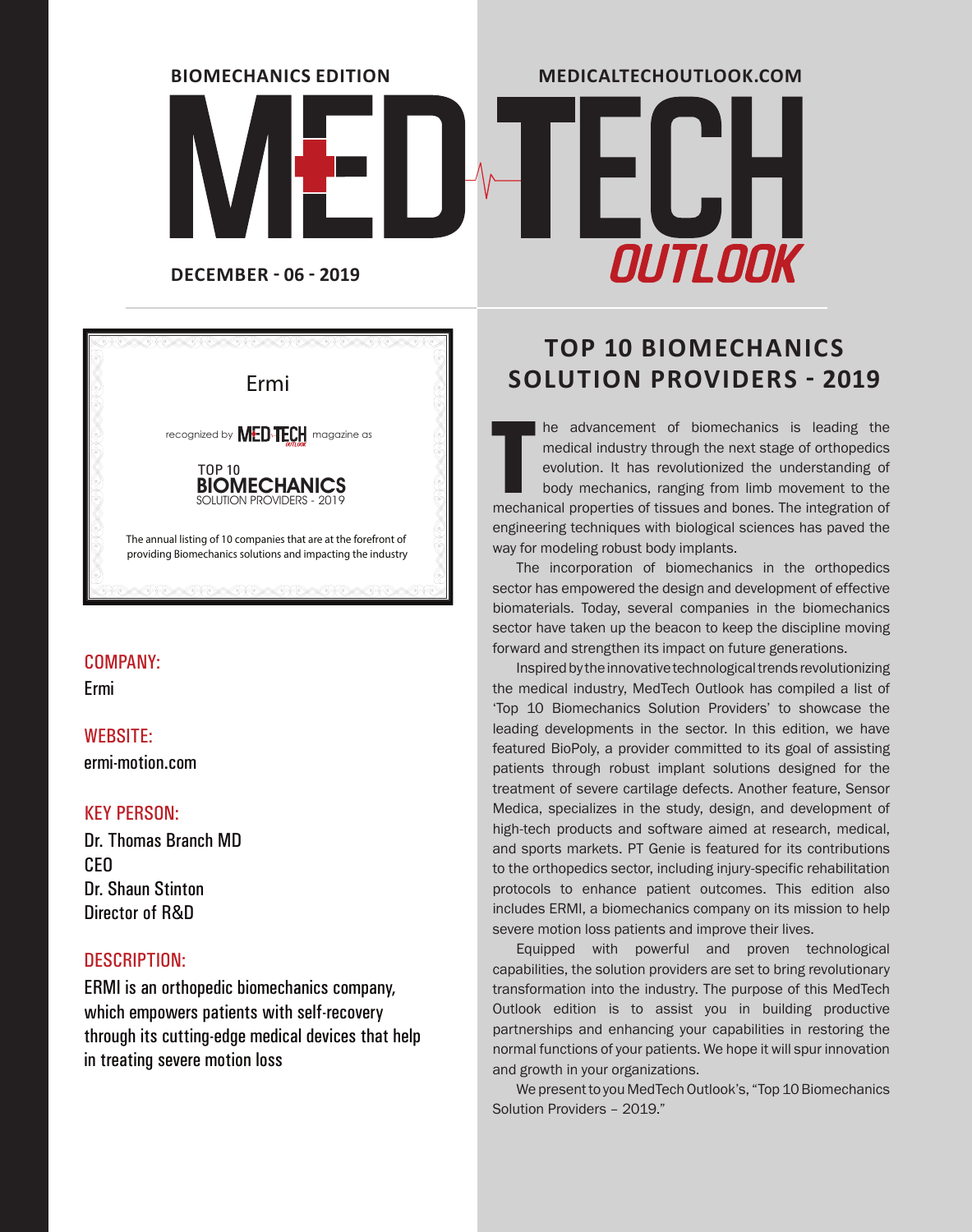# MED TECH TOP 10 **BIOMECHANICS** SOLUTION PROVIDERS - 2019

# **Ermi**  Non-Operative Treatment for Severe Motion Loss

The chronicle of Ermi dates back to 1992 whe<br>Dr. Thomas Branch, a renowned orthopedic<br>surgeon and research scientist, was the chier<br>orthopedic surgeon at the Atlanta Veterans Affairs he chronicle of Ermi dates back to 1992 when Dr. Thomas Branch, a renowned orthopedic surgeon and research scientist, was the chief Medical Center. During his tenure, he observed the struggle and pain that patients suffering from lack of mobility underwent in terms of expensive revision surgeries and prolonged therapies that normally followed joint damage due to injury or surgery.

Furthermore, he also noticed how stressful it was for patients and physicians when the severe motion loss patient had to stay at the VA Medical Center for months at a time for treatment. Ermi—an orthopedic biomechanics company focused on improving end range of motion—was the realization of Dr. Branch's vision to alleviate the recovery burden on patients, the responsibility burden on physicians, and cost burden on payors. Ermi has brought about a transformation in motion restoration with its revolutionary Flexionater™ and Extensionater™ platforms that empower patients with self-recovery to regain full range of motion in the knee, shoulder, elbow, ankle, and big toe in the comfort of their home.

"The goal of our company is to rescue patients dealing with severe motion loss to be free to move again, free to live again," explains Dr. Branch, CEO of Ermi. "Severe motion loss in the joint results in subsequent loss of function, which makes it challenging to regain motion after surgery or an injury," elaborates Dr. Branch. He explains that motion disability occurs due to scar tissue produced in response to injury or surgery that damages the vascular endothelium in and around the joint. Scar tissue is viscoelastic, wherein its properties are based on its strain rate. The faster it is pulled, the more brittle is the tissue, while a slower pull makes it more stretchable. "The fact is that revision surgery, or vigorous physical therapy can overstress a joint, resulting in the tearing of the tissue. Here, the objective is to apply the right amount of stress allowing the tissue to stretch, but not tear. This is precisely what Ermi's high success rate technology emulates in a concept similar to stretching silly putty," elaborates Branch. "Patients know where the threshold between



tearing and stretching is for their body resulting in the ability to self-apply the appropriate amount of pressure."

As opposed to conventional Continuous Passive Motion (CPM) machines or other motorized range of motion devices, where neither physician nor patient is sure of the safety factor, Ermi's portable devices are designed to impart fine control and be extremely smooth and continuous on patients with an utmost focus on patient safety. Ermi's standard of care offers patients numerous advantages like cost-effectiveness, elimination of risk and pain alongside avoiding potential complications, reduced recovery time, and eliminating procedure limitations of surgeries. To date, the company holds a record of zero complications related to using the device for over 100,000 patients, together with a splendid success rate of over 90 percent.

What sets Ermi ahead of the curve is its patient-centric and time-efficient technology-based devices that are simple to use. As opposed to CPM machines, where the patient has to